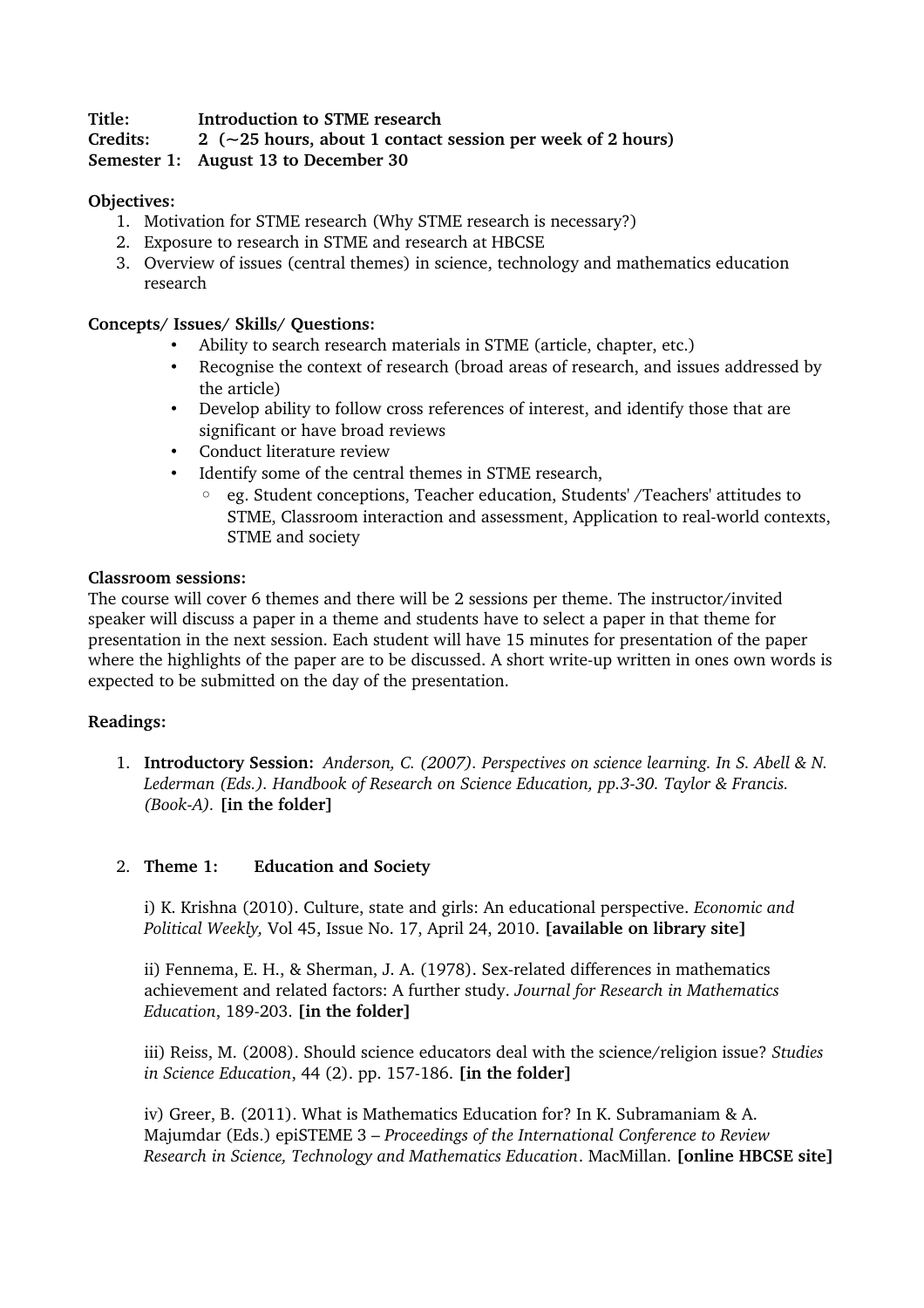v) George, A. (2013). Illustrating social studies in textbooks. *Contemporary Education Dialogue.* 10(1), pp.147–153. **[in the folder]**

vi) Mohite, S. (2014). Critical thinking on caste among school children in Maharashtra : Case study of two schools in Chiplun. *Economic and Political Weekly*. Vol. XLIX, Issue 22. May 31, 2014. **[available on library site]**

vii)Aikenhead, G. & Jegede, O. (1999). Cross-cultural science education: A cognitive explanation of a Cultural Phenomenon. *Journal of Research in Science Teaching*, 36(3), pp. 269–287. **[in the folder]**

viii) Hodson, D. (2003) Time for action: Science education for an alternative future. *International Journal of Science Education, Vol. 25, Issue 6. pages 645-670. [available* **online]**

## Theme 2: Out-of-school and connections to real world

i) Rennie, L. (2007). Learning science outside of school. *In S. Abell & N. Lederman (Eds.). Handbook of Research on Science Education, pp. 125167, Taylor & Francis. (BookA).*  **[in the folder BookA]**

ii) Bose, A. & Kantha, V. (2014). Influence of socio-economic background and cultural practices on mathematics education in India: A contemporary overview in historical perspective, *ZDM Mathematics Education*, *DOI* 10.1007/2014-0607 **[in the folder]** 

iii) Tunnicliffe, S. D., Lucas, A. M. and Osborne, J. F. (1997). School visits to zoos and museums: a missed educational opportunity?, *International Journal of Science Education*19(9), 10391056. **[available on library site]**

iv) Braund, M. & Reiss, M. (2006). Towards a more authentic science curriculum: The contribution of out-of-school learning, *International Journal of Science Education*, 28(12), 1373-1388. [available on library site]

(v) Milne, C. (1998). Philosophically correct science stories? Examining the implications of heroic science stories for school science. *Journal of Research in Science Teaching*, *35*(2), 175 187. **[available online]**

(vi) Falk, J. & Dierking, L. (2012). Lifelong Science Learning for Adults: The Role of Free-Choice Experiences, In B. Fraser, K. Tobin & C. McRobbie (Eds.), *Second International Handbook of Science Education, Part 1, pp. 1063-1079. Springer. [book available online]* 

(vii) Allchin, D. (1999). Values in Science: An educational perspective, *Science & Education,* 8, 112. **[available online]**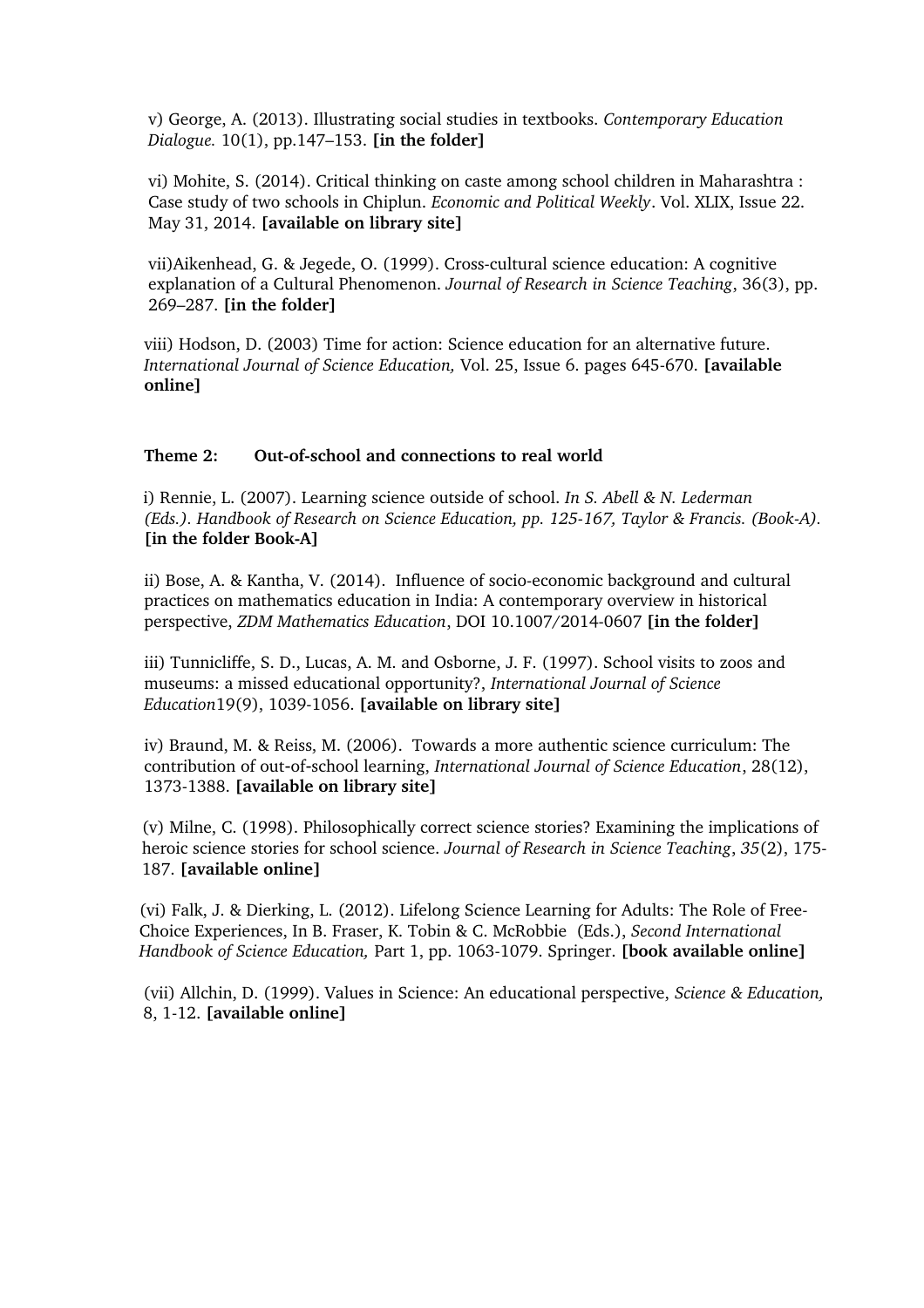### **Theme 3: Teacher Education**

i) Wallace, J. & Loughran, J. (2012). Science Teacher Learning, In B. Fraser, K. Tobin & C. McRobbie (Eds.), *Second International Handbook of Science Education*, Part 1, pp. 295-306. Springer. **[book available online]**

ii) Batra, P. (2013). Teacher Education and Classroom Practice in India: A Critique and Propositions. In S. Chunawala & M. Kharatmal (Eds.). *The epiSTEME Reviews Research Trends in Science, Technology and Mathematics Education, Volume 4*. India: Narosa. **[online HBCSE site]**

(iii) Brown, P., Friedrichsen, P. & Abell, S. (2013). The development of prospective secondary biology teachers PCK. *Journal of Science Teacher Education*, 24(1), pp. 133-155. **[in the folder]**

(iv) Kang, E., Bianchini, J. & Kelly, G. (2013). Crossing the border from science student to science teacher: Preservice teachers' views and experiences learning to teach inquiry. *Journal of Science Teacher Education,* 24(3), pp. 427-227 [in the folder]

(v) Crippen, K. (2012). Argument as professional development: Impacting teacher knowledge and beliefs about science. *Journal of Science Teacher Education*, 23(8), pp. 847 866. **[in the folder]**

(vi) Lumpe, A., Czerniak, C., Haney, J., & Beltyukova, S. (2012). Beliefs about teaching science: The relationship between elementary teachers' participation in professional development and student achievement. *International Journal of Science Education*, 34(2), 153166. **[available on library site]**

vii) J. Stigler & J. Hiebert. (2009). Images of teaching, In, The teaching gap: Best ideas from the world's teachers for improving education in the classroom, Published by Simon and Schuster. **[in the folder]** 

## **Theme 4: Student conceptions**

i) Mahajan, B. S. & Chunawala, S. (1999). Indian secondary students' understanding of different aspects of health. *International Journal of Science Education*, 21(11), 1155-1168. [**available on library site**]

ii) Rowell, P. (2004). Developing technological stance: Children's learning in technology education, *International Journal of Technology and Design Education*, 14, 45–59. **[in the folder]**

iii) Duit R. & Treagust D. (2012) : How can conceptual change contribute to theory and practice in science education ?, In B. Fraser, K. Tobin & C. McRobbie (Eds.), *Second International Handbook of Science Education, Part 1, pp. 107-118. Springer. [book available* **online]**

iv) Mintzes, J., Wandersee, J. & Novak, J. (2001) Assessing understanding in biology. *Journal of Biological Education, 35:3, 118-124* [in the folder]

v) Posner, G. J., Strike, K. A., Hewson, P. W., & Gertzog, W. A. (1982). Accommodation of a scientific conception: Toward a theory of conceptual change. *Science Education, 66, pp.* 211 227. **[in the folder]**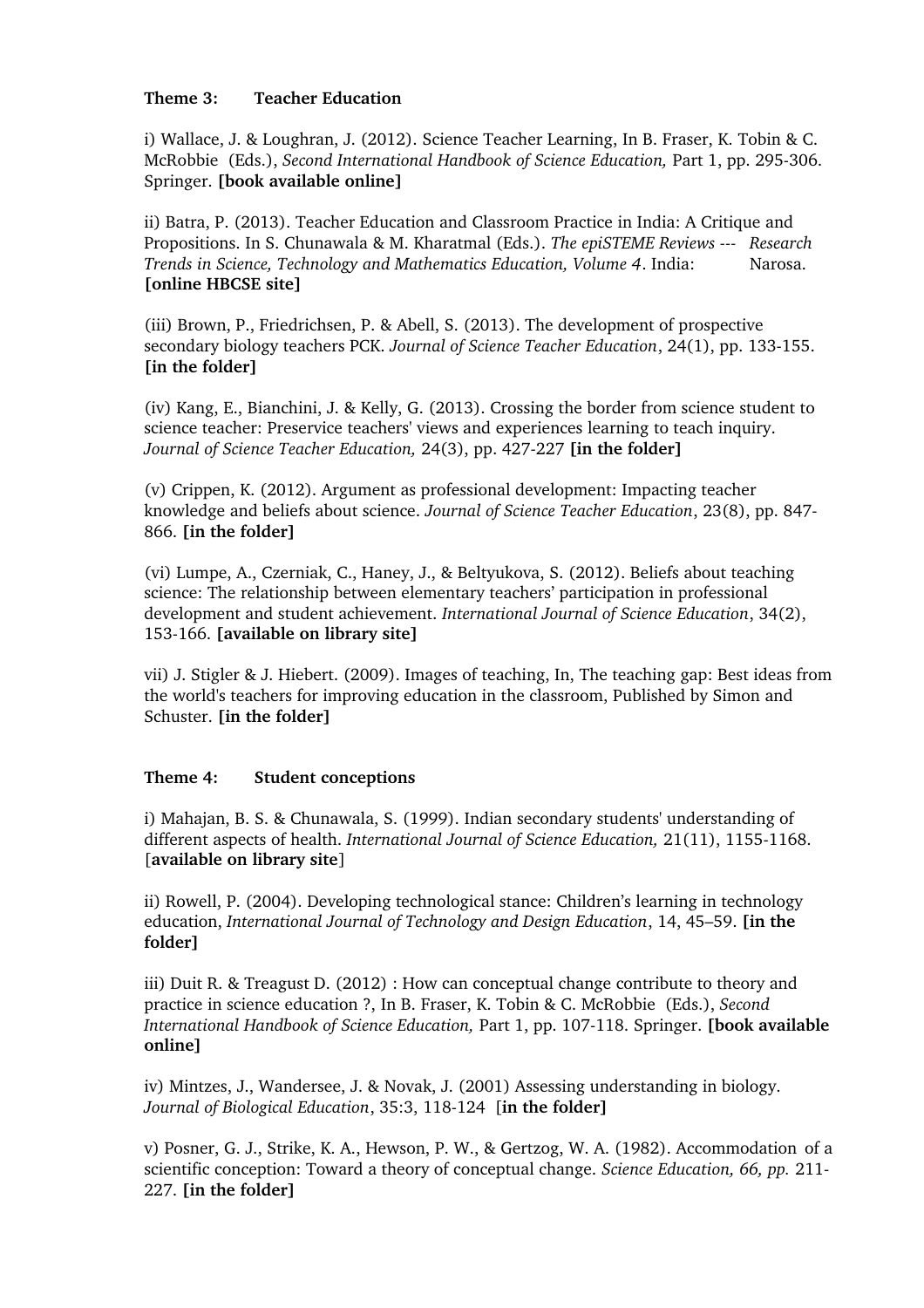vi) Eilks, I., Moellering, J., Valanides, N. (2007) Seventh-grade students' understanding of chemical reactions: Reflections from an action research interview study. *Eurasia Journal of Mathematics, Science & Technology Education, 2007, 3(4), 271-286* [in the folder]

vii) Vosniadou, S. (2012). Reframing the Classical Approach to Conceptual Change: Preconceptions, Misconceptions and Synthetic Models, In B. Fraser, K. Tobin & C. McRobbie (Eds.), *Second International Handbook of Science Education,* Part 1, pp. 119130. Springer. **[book available online]**

### **Theme 5: Classroom Interaction and Assessment**

i) Ramadas, J. & Kulkarni, V. (1982). Pupil participation and curriculum relevance, *Journal of Research in Science Teaching*, 19 (5), 357365, 1982 **[in the folder]**

ii) Jones, A. (2012). Technology in Science Education: Context, Contestation and Connection, In B. Fraser, K. Tobin & C. McRobbie (Eds.), *Second International Handbook of Science Education, Part 1, pp. 811-822. Springer.* **[ book available online]** 

(iii) Spendlove, D. (2008). Creativity in education: a review. *Design and Technology Education: An International Journal,* 10(2). **[in the folder]**

iv) Larson, J. (1995). Fatima's Rules and Other Elements of an Unintended Chemistry Curriculum. Paper presented at *American Education Research Association (AERA)*, San Francisco. **[in the folder]**

v) Kawalkar, A. & Vijapurkar J. (2013)., Scaffolding Science talk: The role of teachers' questions in the Inquiry Classroom, *International Journal of Science Education*, 35(12) 2004 2027. **[available on library site]**

vi) Osborne, J. (2012). The Role of Argument: Learning How to Learn in School Science. In B. Fraser, K. Tobin & C. McRobbie (Eds.), *Second International Handbook of Science Education, Part 1, pp. 933-949. Springer. [book available online]* 

vii) Sadler, T. & Dawson, V. (2012). Socio-Scientific Issues in Science Education: Contexts for the Promotion of Key Learning Outcomes, In B. Fraser, K. Tobin & C. McRobbie (Eds.), *Second International Handbook of Science Education,* Part 1, pp. 799810. Springer. **[ book available online]**

#### **Activities:**

- 1) A literature review on one of the themes
- 2) List questions or statements of problems in STME that can be researched
- 3) For one of the questions, frame the research study

#### **Assessment:**

Students will be assessed based on their presentations,(40%) writeups (40%) and peer assessment (20%).